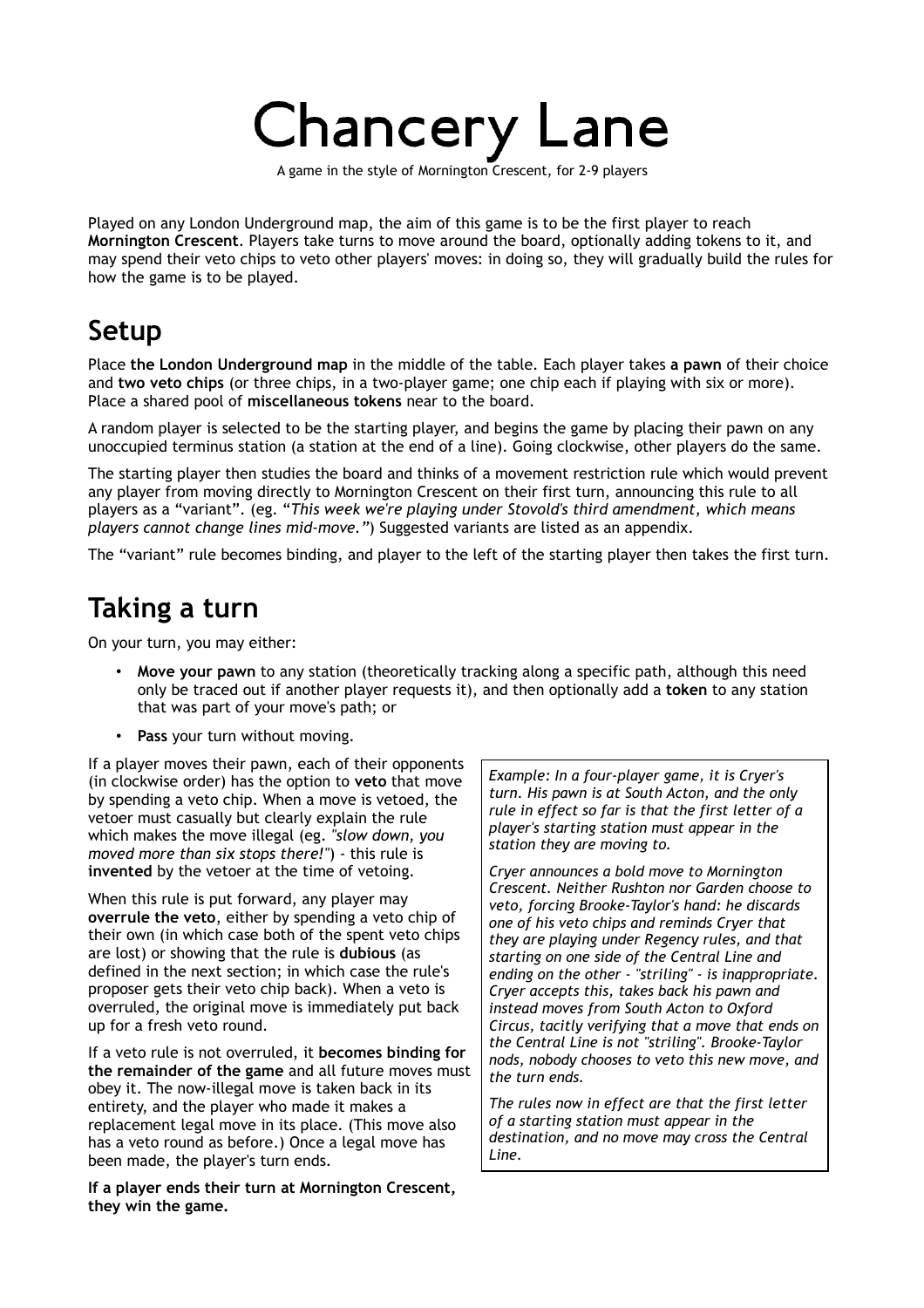## **Dubious and ambiguous rules**

Rules created by vetoes (and the initial "variant" rule) should obey the following protocols:

- A rule should be **concise**: enough to render the relevant move illegal, and do no more. Although the rule can give a broad, generic rule that covers the specific move and many others (*"you can't move to any station with 'Green' in its name"*), it should not include any separate clauses that would not have been necessary to invalidate the move (*"you can't move to a station on the DLR, or with another player at it"*). The only exception to this is that a rule may, if required, explicitly exclude Mornington Crescent itself.
- A rule should only refer to the **current state** of the board and the pieces placed on it a rule should not refer to the identities of players or other aspects of the wider world, and the board should be considered to have no "memory" of earlier turns (so a rule could not say *"players cannot return to the station they started at"*). A rule may refer to the rolling of dice, if players insist.
- A rule should never **deadlock** a player (making it demonstrably **impossible** for them to win the game - this is broadly as it sounds, but is clarified in the "Deadlock" section).

If a rule breaks any of these protocols, then it is considered **dubious,** and any player may choose to prevent the rule from being adopted, at the time of its introduction, at no cost. (Players are free to wave through a complex or potentially deadlocking rule if nobody raises an objection.)

If the phrasing of a rule is realised to be ambiguous on the turn it was created, then its creator must clarify it. If the ambiguity is not realised until later in the game, players should take a vote on how to resolve it, with the player whose turn it is breaking any ties. This resolution is binding.

Veto rules can only apply to moves, never to **passes**. A player always has the option to pass their turn.

*Players should attempt to work together to clarify rules upon their creation, as much as possible, ideally in conversation and without going so far as actually writing them down.*

*"Marble Arch."*

*"No, no, this is Ruttsborough '58, you can't change lines like that."*

*"Like what?"*

*"You ended on a different line to the one you started on!"*

*"Oh, of course. But I can leave a line midmove and return to it?"*

*"Well, naturally!"*

### **Style**

In terms of delivery, a game of Chancery Lane should be undertaken as if its players are actually playing under an existing set of rules, and merely reminding one another of the details, or arguing over nuances.

Instead of telling your opponent that you're imposing a rule against moving to stations that start with the same letter, admonish them for forgetting to apply a Webster shift and point out how obvious it is that Neasden and Northolt start with the same letter. (This also means that when you want to refer to the rule later on - usually when someone else has broken it - you will already have a shorthand term for it.) It may seem strange if a veto rule would have affected earlier moves, but didn't - if players have been freely crossing the river all game, but suddenly there is an objection to a player crossing the river to reach Mornington Crescent - but this is easily explained by some aspect of the game having changed since then. (*"We've gone into extra time now, you can only cross the river at London Bridge. Keep up!"*)

If you realise that a rule is ambiguous, ask someone to remind you how it works, or to clarify which year's ruleset you're playing it under.

### **Strategy**

Veto chips can be the key to the game: if your opponents spend most of theirs and leave you holding a majority, no further rules can stand in your way of Mornington Crescent! There's barely ever any reason to veto a rule if a player further around the table could veto it instead; force them to spend the token.

Generally speaking, a veto should only ever be employed when a player is attempting to move to Mornington Crescent, and a tactical player should always move to Mornington Crescent whenever possible (even if this might sometimes seem a little gauche) in order to force a veto.

Be careful to ensure that your veto rule solidly prevents a win, even if the player retakes their move differently. Using your last chip to explain that Paddington is *en passant* will do you no good if your opponent can simply retake their move along a different route via Holborn, to victory.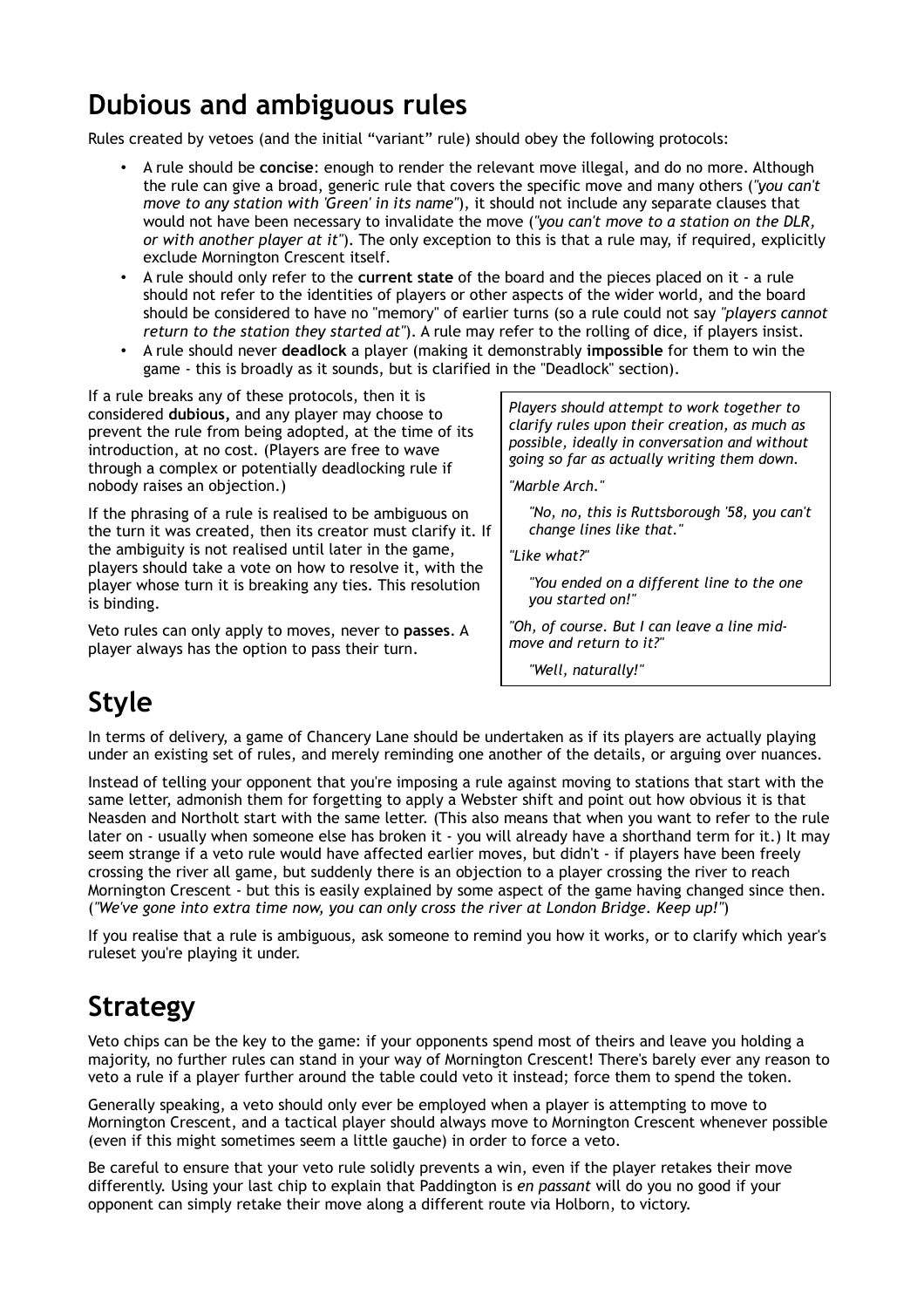### **Tokens**

*Example: Garden moves to Dollis Hill via Holland Park. He announces that he is placing a wooden cube on Holland Park and that this "blocks" it, but should not explain what a "block" is.*

*Rushton later plays a move that passes through Holland Park, but Cryer vetoes it observing that Rushton has blatantly just moved through a blocked station.*

Optionally, a player may add (but not remove) a single new **token** of their choice to any station that their move started at, passed through or ended at. Any such token addition is automatically permitted (unless it is vetoed) and other players are free to repeat it, but these tokens can have no actual effect until a veto rule refers to them.

Created rules are permitted to refer to tokens which do not yet exist. (eg. *"Mornington Crescent is out of bounds until Neasden has been revanched."*) Any unexplained reference to a station having a particular quality should be taken as meaning that the station must bear a token of that type, to have that quality.

For tokens with several possible orientations (such as dice or

matchsticks), that orientation is initially unregulated, and may be referred to and/or restricted by future veto rules.

If a certain type of token is used up during the game - some tokens may even be unique - then it can no longer be added to the board.

### **Deadlock**

The most complex restriction on an invented rule is that its addition to the game should not "deadlock" a player – it must not make it **theoretically impossible** for them to win. This is mainly intended to stop uninteresting rules of *"of course, a player at Dollis Hill can only ever move to Dollis Hill",* but requires a strict definition for those exploring the edge cases.

A player is deadlocked if there is no theoretical way that they could ever reach Mornington Crescent, assuming that:

- each of their opponents continued to play as **obstructively** as possible (but without winning themselves);
- that any randomly-generated effects produced the **worst possible result** for the player; and
- that **no further rules** were added to the game.

In practice being deadlocked is not always serious, as your opponents will have to balance playing obstructively against winning the game themselves, but if a single player objects to a potential deadlock, this is enough to overrule the veto.

A rule that causes a deadlock must be proven at the time of its addition to the game. (It's up to the players how seriously to take the proofs; if you're having to overthink it, the rule is probably complex enough to be employed strategically against anyone.) If players only realise later that a rule is able to cause a deadlock, then the rule stands, unless it has made it impossible for *any* player to win the game, in which case players may modify or remove the offending rule. Agreement on such a change must be unanimous; if none can be reached, the game is abandoned as a stalemate.

*For example, a rule of "a player at Dollis Hill can only move to a different station if another player is at Dollis Hill" would not make it impossible for a player at Dollis Hill to move, but if all opponents were being obstructive, they would refuse to help the player out by joining them at Dollis Hill: the player would be deadlocked. Similarly, "you may only move from Dollis Hill if you roll a six" would create a deadlock, as a hypothetically unlucky player would never roll a six.*

*A rule that "with the exception of Mornington Crescent, players may not end their turn at closed stations", with players placing markers on the board to close one station per turn, might make it impossible for a player to reach Mornington Crescent if they are carefully blocked at every turn, even if they play their best possible game in response, but they must prove this to the satisfaction of other players when the rule is created.*

If a new rule would cause an already-deadlocked player to become deadlocked in a different way (ie. even if the original deadlock were avoided by opponents moving differently or better numbers being rolled, the new deadlock could still occur), that new rule is still considered to deadlock that player.